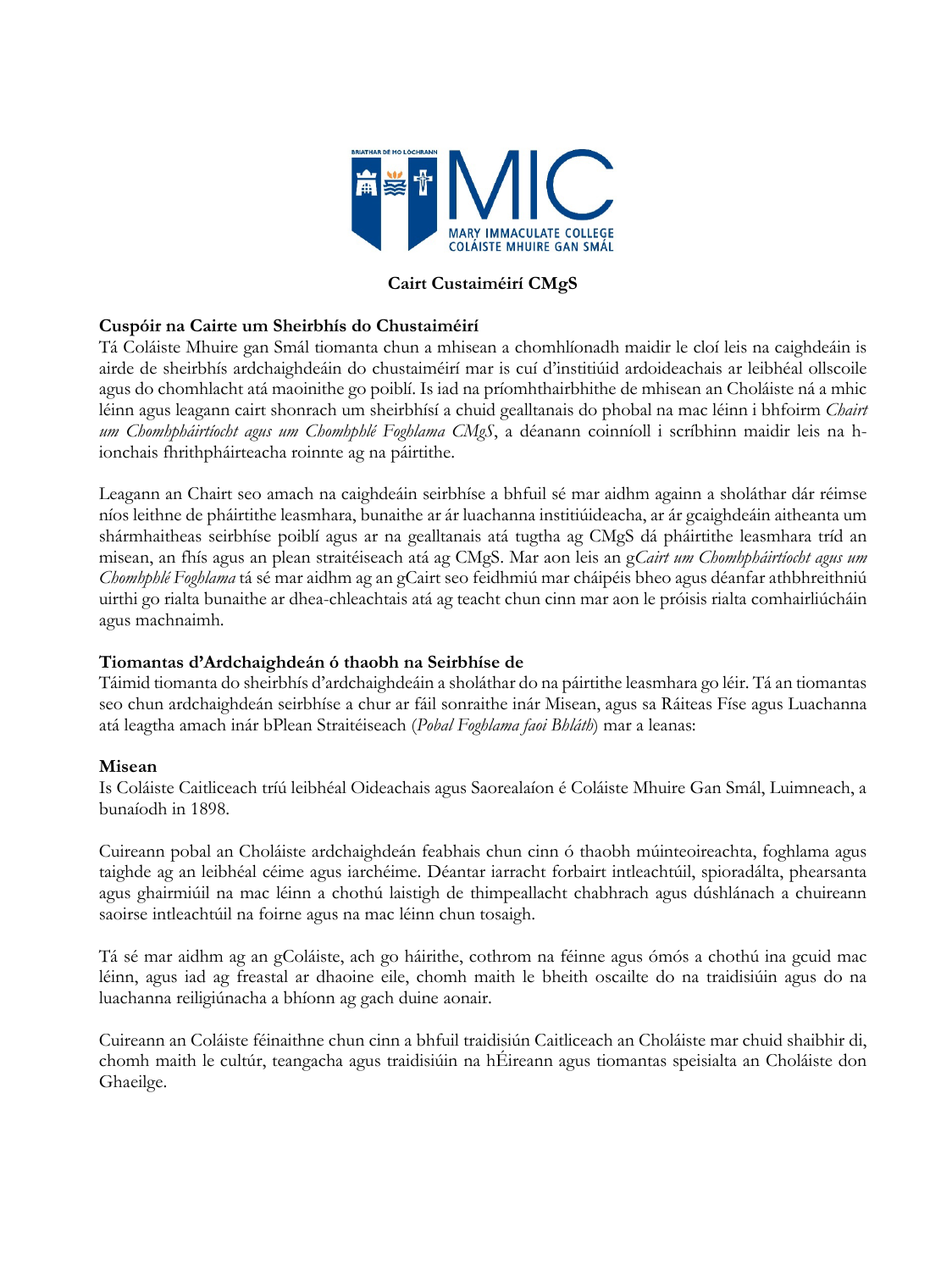Tá omós ag Coláiste Mhuire gan Smál d'éagsúlacht cultúir. Oibríonn an Coláiste chun cothromaíocht a chur chun cinn sa tsochaí agus chun timpeallacht a chur ar fáil ina mbeidh an tsaoirse agus an deis ag gach duine a gcumas iomlán a bhaint amach.

# **Fís & Luachanna**

## **Ár bhFís**

Bunaithe ar threoir agus ar luas na forbartha curtha i gcrích i gCMgS le linn na tréimhse is déanaí de stair an Choláiste, bunaithe ar tuiscint dhea-bhunaithe dár mbun-sheasamh laistigh de chóras ardoideachais na hÉireann, agus le tuiscint mhaith ar na deiseanna chun tuilleadh forbartha straitéisigh a dhéanamh ar ár mbun-mhisean, seo a leanas ár bhfís don institiúid i 2023:

- Is institiúid uaillmhianach, ag leibhéal ollscoile é CMgS, ina sholáthraítear taithí foghlama uathúil laistigh de chomhthimpeallacht idéalach do rannpháirtíocht ardoideachais. Tá sé gníomhach i dtaighde a fheidhmíonn mar chrann-taca dá theagasc, agus cuireann sé go mór leis an saol acadúil. Is mian leis an gColáiste cur lena naisc idirnáisiúnta, agus is acmhainn é atá suite, go cuspóireach, i gcroílár na gcoimíneachta sibhialta. Is páirtí rannpháirteach gníomhach agus nuálaíoch é i bhforbairt eacnamaíoch, shóisialta agus chultúrtha an dá cheantar máguaird agus i dtírdhreach níos leithne an oideachais in Éirinn, rud a chabhraíonn, ach go háirithe, chun spiorad ríthábhachtach an chomhoibrithe a chothú laistigh den chóras ardoideachais.
- Tá an Coláiste ag iarraidh bealaí a thairiscint dá mhic léinn chun saol faoi bhláth a bhaint amach tríd an caighdeán is airde rannpháirtíochta acadúla a sholáthar laistigh de chomhthéacs iomlán na rannpháirtíochta
- Iarrann an Coláiste ar phobal foghlama an Choláiste difríocht a dhéanamh sa domhan níos leithne, ag tógaint san áireamh ár n-oibleagáid iarrachtaí a spreagadh ar mhaithe le ceartais shóisialta a chothú agus le comhionannas a chur chun cinn do na daoine is mó ar an imeall.

## **Ár Luachanna**

- Saoirse Acadúil
- Pobal
- Comhoibriú
- Dínit an dhuine daonna
- Comhionannas agus Éagsúlacht
- Iompar eiticiúil
- Barr Feabhais
- Cothroime
- Dílseacht don Éiteas agus don Traidisiún Intleachtúil Chaitliceach
- Cairdiúlacht
- Ionchuimsiú
- Ionracas
- Teanga agus cultúr na Gaeilge
- Modhanna rannpháirtíochta oideachais atá dírithe ar an bhfoghlaimeoir
- Comhpháirtíocht
- Iolrachas
- Saothrú na Fírinne
- Cáilíocht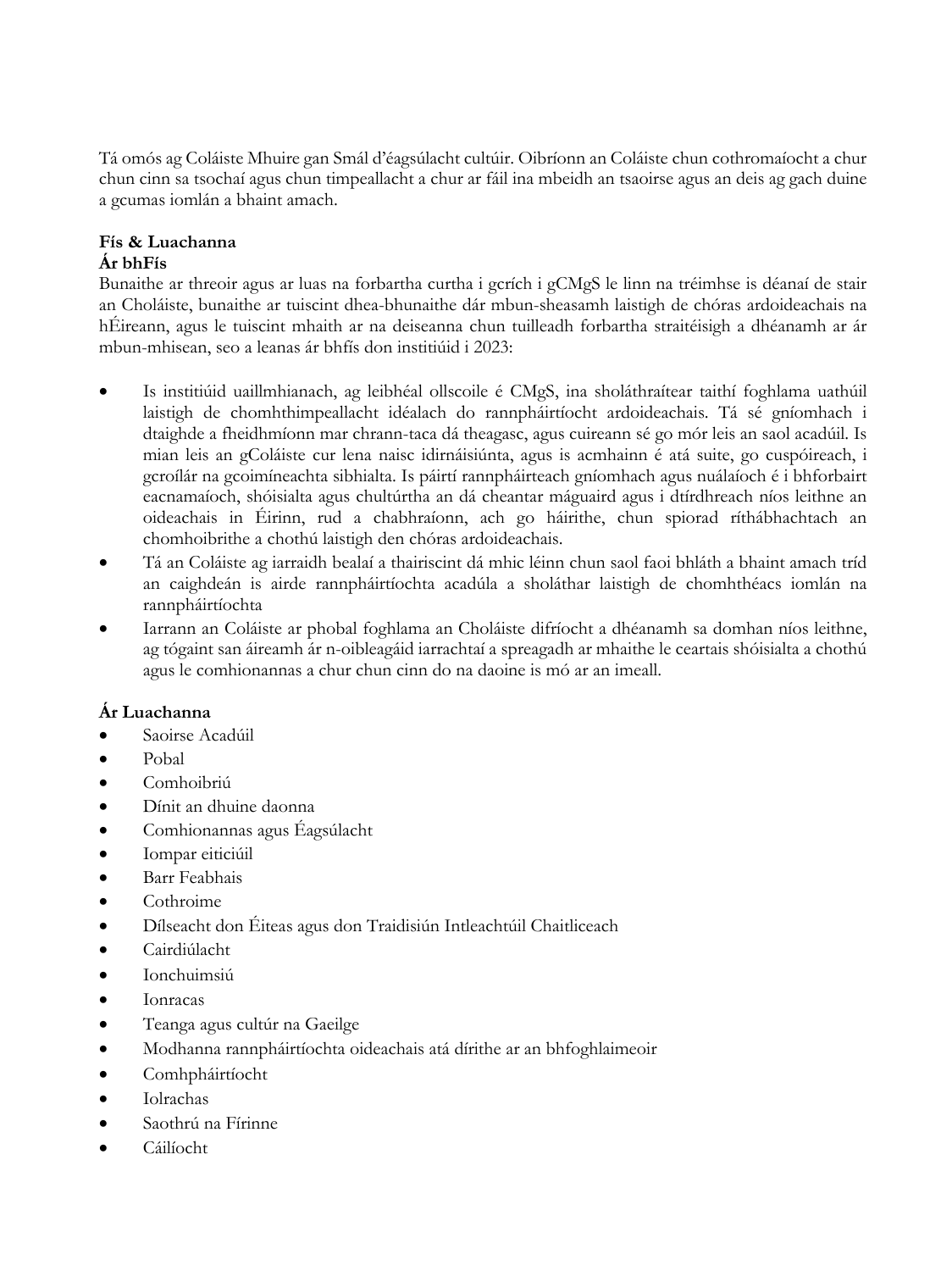- Meas
- Ceartas Sóisialta
- Muinín

## **Plean Straitéiseach**

Cuirfear ár bPlean Straitéiseach, *Pobal Foghlama faoi Bhláth*, i bhfeidhm tríd na **straitéisí trasréimseacha** seo a leanas:

- Díriú ar an bhFoghlaimeoir
- Acmhainní a sholáthar go héifeachtach agus go hinbhuanaithe
- Cultúr Dearbhaithe Cáilíochta a Chothú
- Oibriú i gcomhpháirtíocht
- Coimhdeacht a Chothú i gCinnteoireacht

Is féidir na straitéisí cumasaithe tras-réimseacha seo a fhorleagan anuas ar aon cheann de na seacht bPiléar straitéiseacha a thugann struchtúr don phlean. Cinntíonn sé seo comhtháthú agus comhsheasmhacht maidir le cur i bhfeidhm an Phlean.

## **Seacht bPiléar Straitéiseacha**

- 1. Oidhreacht Chaitliceach agus Luachanna Caitliceacha
- 2. Taithí Ardchaighdeáin agus Taithí Uile na Mac Léinn
- 3. Cultúr Taighde
- 4. Muintearas Pobail
- 5. Dearcadh Domhanda
- 6. Bonneagar Gairmiúil

## **Faoi CMgS**

Táimid tiomanta do sheirbhís d'ardchaighdeáin a sholáthar do na páirtithe leasmhara go léir. Is iad na bunphrionsabail a thacaíonn leis na gníomhaíochtaí go léir a bhíonn ar bun i gCMgS, straitéiseach agus oibríochtúil ar aon, ná gur cheart gach seirbhís a sholáthar ar bhealach atá cúirtéiseach, tráthúil agus faisnéiseach, ar an gcaighdeán is airde cáilíochta, le tiomantas forleathan agus inláimhsithe do leas an phobail.

Is comhlacht é CMgS atá maoinithe go poiblí, atá suite laistigh de sceideal na n-institiúidí ardoideachais ainmnithe agus atá freagrach as a rialachas agus a fheidhmíocht d'Údarás Rialaithe neamhspleách, do Bhord an Údaráis um Ardoideachas agus don Aire Breisoideachais agus Ardoideachais, Taighde, Nuálaíochta agus Eolaíochta.

Ghlac an Coláiste le *Cód Rialachais Ollscoileanna na hÉireann* agus tá sé faoi réir fhoráil reachtúil ina leagtar síos oibríochtaí na gcomhlachtaí Éireannacha a mhaoinítear go poiblí.

## **Príomhghníomhaíochtaí**

Seo a leanas príomhghníomhaíochtaí an Choláiste:

## **Foghlaim Ardleibhéil a sholáthar trí**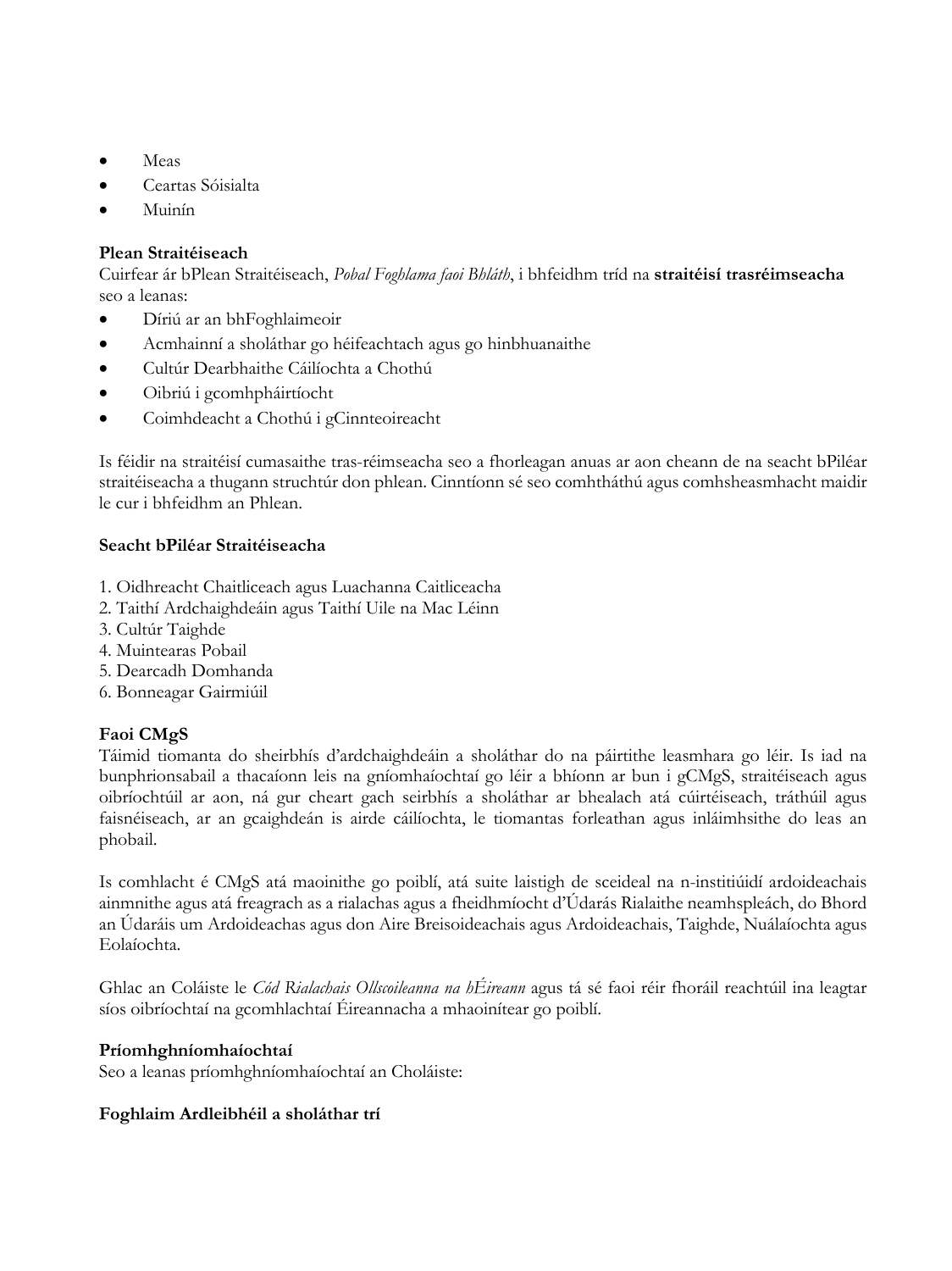- Chláir ardoideachais acadúla lánaimseartha agus páirtaimseartha ar chreat cáilíochtaí an QQI (Dearbhú Cáilíochta agus Cáilíochtaí Éireann), idir Leibhéal 8 agus Leibhéal 10, arna gcreidiúnú ag Ollscoil Luimnigh faoin Acht um Cháilíochtaí agus Dearbhú Cáilíochta (Oideachas agus Oiliúint), 2012, chomh maith le creidiúnú ó chomhlachtaí creidiúnaithe gairmiúla náisiúnta ábhartha éagsúla;
- Chláir chosáin um rochtain oideachais, agus,
- Chláir um Fhorbairt Ghairmiúil Leanúnach (FGL), cláir atá creidiúnaithe faoi chreat QQI i gcomhpháirtíocht le comhlachtaí soláthraithe.

## **Aistriú Eolais go Páirtithe Leasmhara trí**

- Rannpháirtíocht agus scaipeadh taighde;
- Ghníomhaíochtaí nuálaíochta;
- Fhoirmiú agus aistriú eolais trí sheirbhísí comhpháirtíochta agus comhairleoireachta an Choláiste agus a fhoireann (faoi réir ag prótacail um Chóipcheart agus PI atá comhdhéanta go cuí).

## **Ár bPríomh-pháirtithe Leasmhara Bunscoile**

- Mic léinn, iarratasóirí iontrála, mic léinn cláraithe agus Aontas na Mac Léinn Choláiste Mhuire gan Smál (MISU);
- Foireann (Lánaimseartha agus páirtaimseartha, buan agus sainchuspóir);
- Na pobail mórthimpeall orainn;
- Tuismitheoirí (iarratasóirí iontrála, mic léinn atá cláraithe cheana féin agus *Alumni*);
- *Alumni*;
- An Roinn Breisoideachais agus Ardoideachais, Taighde, Nuálaíochta & Eolaíochta;
- An Roinn Oideachais;
- Ollscoil Luimnigh;
- An tÚdarás um Ard-Oideachas;
- An Chomhairle Mhúinteoireachta;
- Cumann Síceolaithe Éireann;
- Dearbhú Cáilíochta & Cáilíochtaí Éireann;
- Eagraíochtaí Rialtais agus Rialachais Áitiúla agus Réigiúnacha trasna gach earnáil;
- Eagraíochtaí Áitiúla Tionsclaíochta, Gnó & Pobail.
- Institiúidí Ardoideachais eile;
- Gníomhaireachtaí Forbartha;
- Bunscoileanna agus iar-bhunscoileanna agus soláthraithe oideachais na luath-óige (agus a gcomhlachtaí agus cumainn ionadaíocha faoi seach);
- Boird Oideachais & Oiliúna.

## **Teagmháil trí Ghuthán – Sa chás go ndéanann tú teagmháil leis an gColáiste tríd an teileafón nó tríd an ríomhphost déanfaimid ár ndícheall:**

- Do ghlaoch a fhreagairt a luaithe agus is féidir;
- Ár n-ainmneacha agus ár réimsí oibre a thabhairt duit nuair a fhreagróimid do ghlaoch;
- A bheith cúirtéiseach agus cabhrach leat i gcónaí;
- Do cheist a fhreagairt ina iomláine, agus, munar féidir linn amhlaidh a dhéanamh láithreach, cuirfimid do cheist ar aghaidh chuig an comhghleacaí, an rannóg nó an roinn ábhartha, ag tógaint do chuid sonraí agus na socruithe a dhéanamh chun glaoch a chur ar ais ort a luaithe is féidir;
- Gach teachtaireacht ghlórphoist a fhreagairt gan mhoill.
- Teachtaireacht ghlórphoist chuí a chur in áit agus tú as an oifig.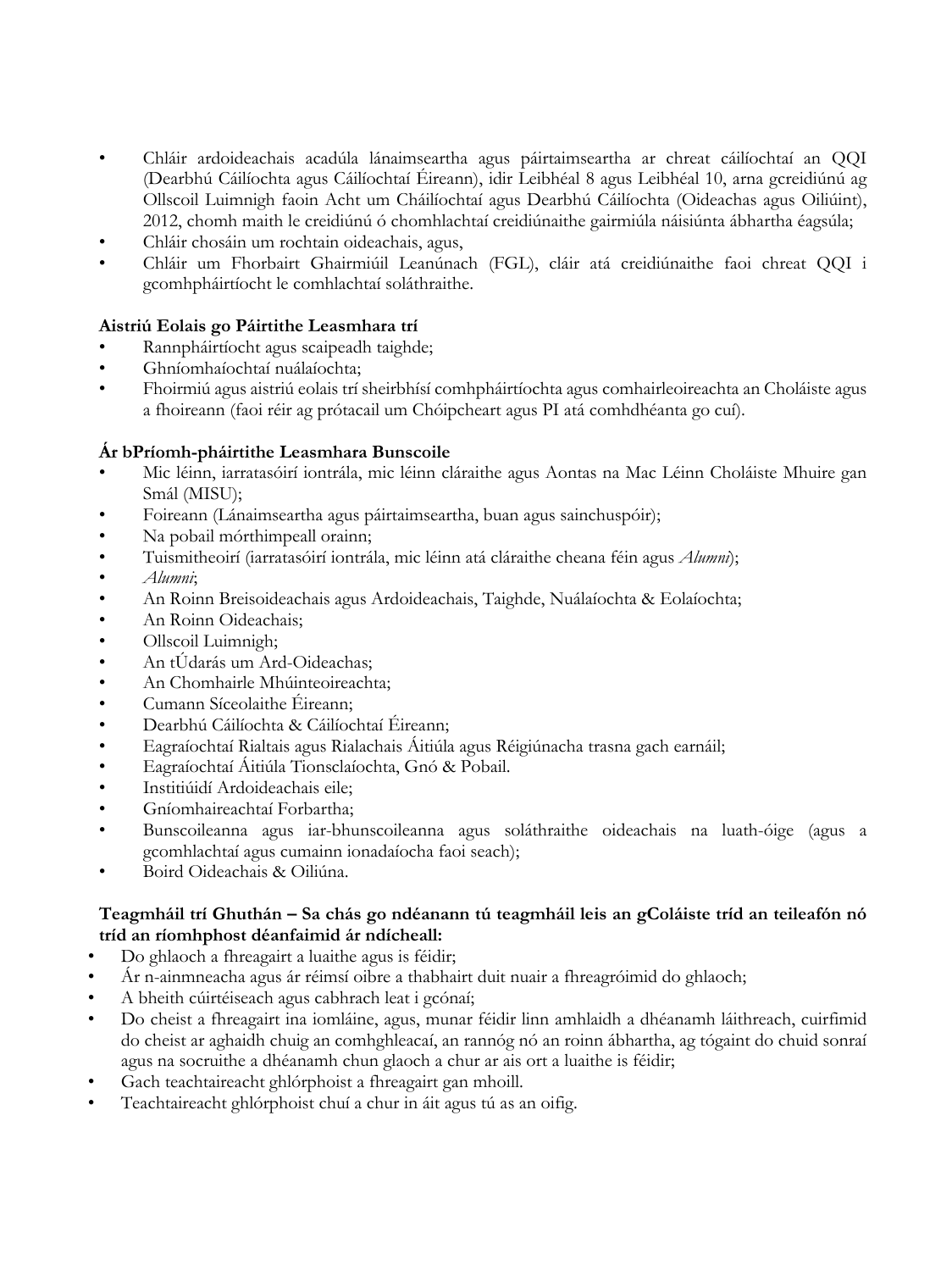#### **Comhfhreagras Scríofa – Sa chás go seolann tú litir, ríomhphost nó facs chugainn déanfaimid ár ndícheall:**

• Do chomhfhreagras a admháil láithreach agus teacht ar ais chugat le freagra ar do cheist nó ar do mhír spéise a luaithe is féidir.

#### **Cuairteoirí – Sa chás go dtugann tú cuairt orainn go pearsanta:**

- Cuirfimid fáilte romhat;
- Pléifimid leat go cúirtéiseach, léireofar meas ar do phríobháideachas agus pléifear leat go cothrom;
- Déanfaimid iarracht do cheist a fhreagairt ina iomláine, agus, munar féidir linn amhlaidh a dhéanamh láithreach, cuirfimid do cheist ar aghaidh chuig an comhghleacaí, an rannóg nó an roinn ábhartha, ag tógaint do chuid sonraí agus na socruithe a dhéanamh chun glaoch a chur ar ais ort a luaithe is féidir;
- Caithfear leat ar bhealach ordúil agus ar an bpointe boise;
- Buailfear leat ag an am a bhí socraithe má tá coinne agat;
- Déanfaimid ár ndícheall iarracht a dhéanamh áiseanna cuí a sholáthar do chruinnithe;
- Déanfaimid ár ndícheall ár gcampas a choimeád glan agus slachtmhar, ag cinntiú go gcomhlíonann siad na caighdeáin sláinte agus sábháilteachta is airde i gcónaí.
- Déanfaimid ár ndícheall freastal ar do chuid riachtanas chomh tapa agus chomh cuí agus is féidir i gcás éigeandála.

#### **Soláthar Faisnéise**

- Déanfaimid ár ndícheall faisnéis atá cuimsitheach agus suas chun dáta faoinár bpolasaithe agus faoinár seirbhísí a sholáthar ar ár láithreán gréasáin agus i bhfoirm chlóite i dteanga thrédhearcach shimplí.
- Cinnteoimid go mbeidh ár réamheolaire, ár bhfoirmeacha iarratais agus ár mbileoga eolais faoinár gcúrsaí suas chun dáta, simplí agus fuirist le tuiscint.

## **Comhionannas/Éagsúlacht**

- Táimid tiomanta do sheirbhís a chur ar fáil dár bpáirtithe leasmhara go léir, ár bpobal campais ina measc mar aon le gach custaiméir eile, a sheasann lena gcearta go mba cheart plé go cothrom leo agus comhionannas deise agus rannpháirtíochta a chinntiú dóibh mar atá leagtha síos ag reachtaíocht comhionannais, le tagairt don chleachtas is fearr maidir le soláthar seirbhíse ardchaighdeáin a phromhadh ó thaobh an chomhionannais de agus ár mbeartais maidir le comhionannas, le héagsúlacht, le hionchuimsiú agus le hidirchultúrthacht;
- Beidh sé mar aidhm againn a chinntiú go bhfuil ár seirbhísí agus ár n-áiseanna inrochtana dár bpáirtithe leasmhara go léir, ina measc iad siúd le riachtanais speisialta, a théann le ceanglais reachtaíochta agus atá i gcomhréir leis an tábhacht a chuirimid ar chomhionannas, ar éagsúlacht, ar ionchuimsiú agus ar aird chuí ar chleachtais idirchultúrtha sa chomhthéacs seo;
- Déanann CMgS a dhícheall éagsúlacht a chruthú agus aithníonn sé na torthaí dearfacha a bhaineann le meascán ilghnéitheach de mhic léinn agus de bhaill foirne.

## **Seirbhís trí mheán na Ghaeilge**

- Déanfaimid gach iarracht freastal ar ár bpáirtithe leasmhara go dteastaíonn uathu a ngnó a dhéanamh leis an gColáiste trí mheán na Gaeilge.
- Comhlíonfaimid ár ngealltanais eile faoi Acht na dTeangacha Oifigiúla (Leasú) 2021.

## **Fadhbanna/Saincheisteanna/Deacrachtaí**

Tá an Coláiste tiomanta ar éisteacht lenár mic léinn, lenár bhfoireann, le cuairteoirí agus le gach páirtí leasmhar eile laistigh de chultúr comhpháirtíochta agus le dearbhú go mbeidh fadhbanna, saincheisteanna agus deacrachtaí a bhaineann le rannpháirtíocht lenár seirbhísí, gearáin san áireamh, mar thosaíocht againn